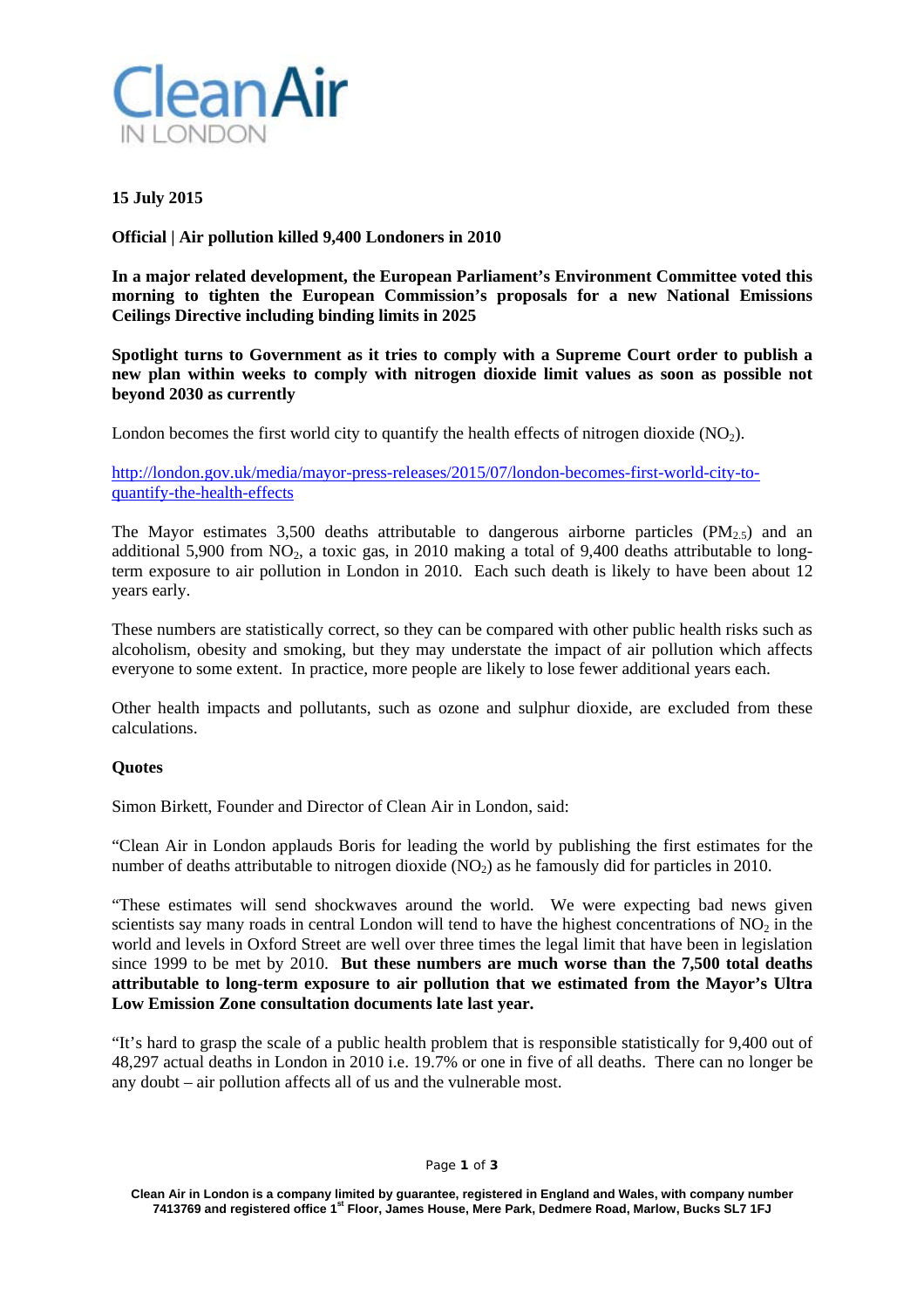

"The Government told the Supreme Court that road transport is responsible for about 80% of the breaches of legal limits and World Health Organisation guidelines for NO<sub>2</sub> in 38 of the UK's 43 zones. The Mayor has also estimated that about  $90\%$  of  $NO<sub>2</sub>$  exhaust emissions come from diesel vehicles and 82% of emissions of NO<sub>2</sub> are generated within London compared to 24% of PM<sub>2.5</sub>. The bottom line is that diesel vehicles are the biggest and most deadly single source of air pollution within London.

"In a major related development, the European Parliament's Environment Committee voted this morning to tighten the European Commission's proposals for a new National Emissions Ceilings Directive including binding limits in 2025.

"These developments put the spotlight on the Government as never before as it considers expanding Heathrow and tries to comply with a Supreme Court order to submit a plan to the European Commission before the end of the year to comply with NO<sub>2</sub> limits as soon as possible instead of beyond 2030 as currently.

"**We must ensure that today's news means the death of diesel in the capital not the deaths of Londoners.** Let's ban diesel from the most polluted places by 2018 as we banned coal burning so successfully almost exactly 60 years ago."

ENDS

#### **Notes**

### **1. Nitrogen dioxide levels in Oxford Street in 2015**

http://www.londonair.org.uk/london/asp/news.asp?NewsId=OxfordStHighNO2&StartIndex=31

http://cleanair.london/sources/oxford-street-has-breached-nitrogen-dioxide-hourly-limit-valuefor-2015/

http://www.londonair.org.uk/london/asp/publicstats.asp?region=0&site=WM6&la\_id=&network= All&postcode=&MapType=Google&VenueCode=

### **2. Health studies**

http://cleanair.london/sources/mayor-publishes-health-study-revealing-deaths-attributable-to-no2/

http://cleanair.london/health/mayor-johnson-publishes-health-study-estimating-4267-prematuredeaths/

### **3. C-minus for London**

http://cleanair.london/solutions/mayor-gets-c-minus-in-new-ranking-of-air-quality-in-23 european-cities/